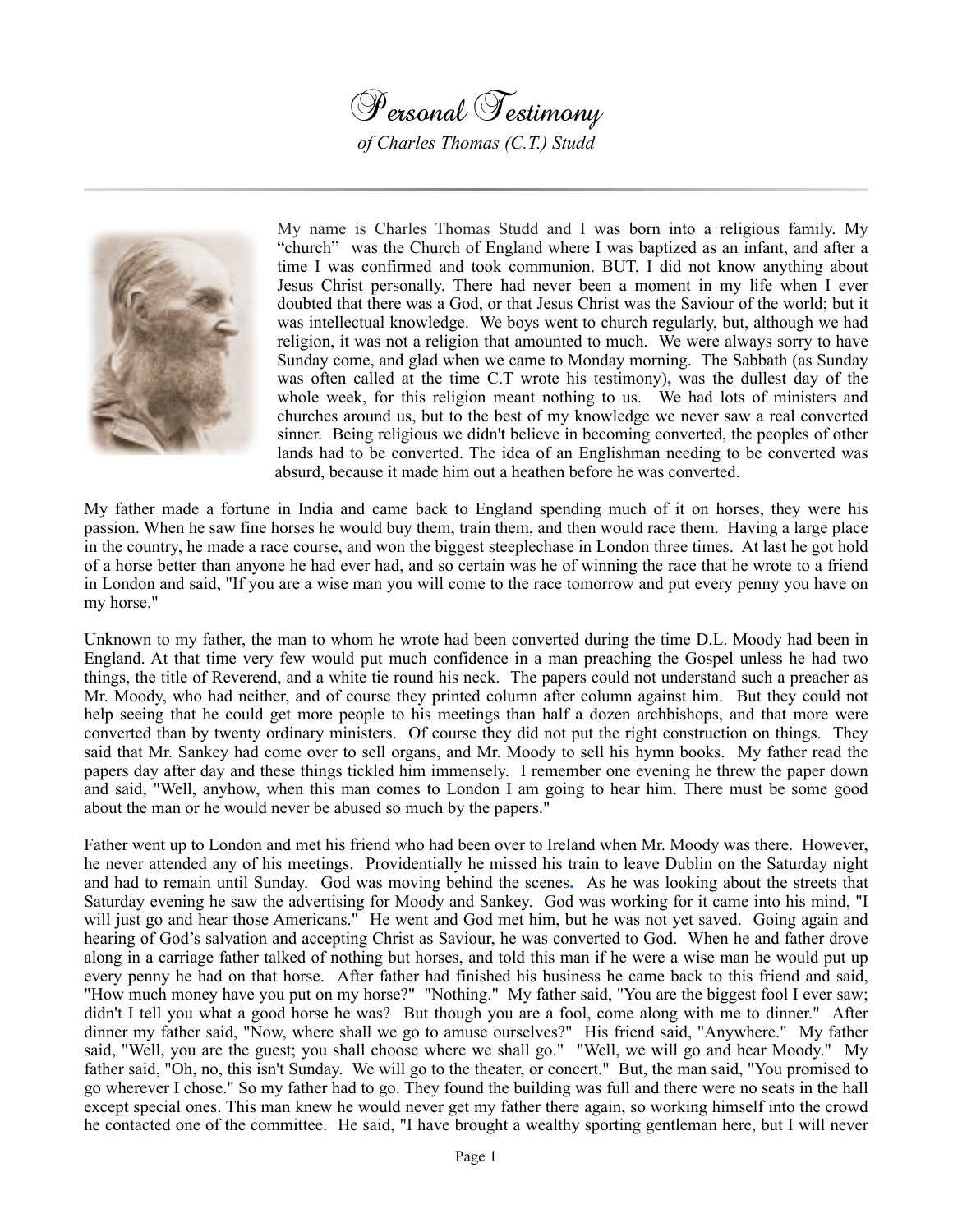get him here again if we do not get a seat." The man took them in and put them right straight in front of Mr. Moody. My father never took his eyes off Mr. Moody until he finished his address. After the meeting my father said, "I will come and hear this man again. He just told me everything I had ever done." My father kept going until he was converted.

That afternoon my father had been full of a thing that takes possession of a man's heart and head more than anything else — that passion for horse racing; and in the evening he was a changed man. It was the same skin, but a new man altogether inside. When we boys came home from college father kept telling us that he was born again. We did not understand because he was always asking us about our souls, and we didn't like it. He took us to hear Mr. Moody, and we were impressed but were not converted.

Father knew that if he got converted it would mean a radical change of life. His conscience told him he could not go to balls, card parties, and all that sort of thing. Seeking an audience with Mr Moody he said, "I want to be straight with you. If I become a Christian will I have to give up racing, and shooting, and hunting, and theaters, and balls?" "Well," Mr. Moody said, "Mr. Studd, you have been straight with me; I will be straight with you. Racing means betting, and betting means gambling, and I don't see how a gambler is going to be a Christian. My father asked again about the theater and cards, and Mr. Moody said, "Mr. Studd, you have children and people you love; and as a saved man yourself, and you want to get them saved. God will give you some souls and as soon as ever you have won a soul you won't care about any of the other things." Father got saved and sure enough, he didn't care for any of those things any longer; he only cared about one thing, and that was saving souls.

He took us to hear Mr. Moody and other men, and when Mr. Moody left England my father held meetings in his country house in the evenings. He asked ministers and business men from London to come down and speak to the people about their souls. The people would come for miles to attend the meetings, and many were converted. One of these gentlemen came down to preach one day and as I was going out to play cricket he caught me unawares and said, "Are you a Christian?" I said, "I am not what you call a Christian. I have believed on Jesus Christ since I was knee high. Of course I believe in the church, too." I thought by answering him pretty close I would get rid of him, but he stuck tight as wax and said, "Look here, God so loved the world that He gave His only begotten Son, that whosoever believeth on Him should not perish, but have everlasting life. You believe Jesus Christ died?" "Yes." "You believe He died for you?" "Yes." "Do you believe the other half of the verse — 'shall have everlasting life?" "No," I said, "I don't believe that." He said, "Don't you think you are a bit inconsistent, believing one half of the verse and not the other half?" "I suppose I am." "Well," he said, "are you always going to be inconsistent?" "No," I said, "I suppose not always." He said, "Will you be consistent now?" I saw that I was cornered and I began to think, "If I go out of this room inconsistent, I won't carry very much selfrespect." I said, "Yes, I will be consistent." "Well, don't you see that eternal life is a gift? When somebody gives you a present at Christmas, what do you do?" "I take it and say, 'Thank you." He said, "Will you say 'Thank you' to God for this gift?" Then I got down on my knees and I did say 'thank you' to God. Immediately joy and peace came into my soul. I knew then what it was to be 'born again,' and the Bible which had been so dry to me before, became everything."

One day when I was in London, a friend (who was a christian) asked me to come for tea with him and his wife. After, when we were talking about the Bible, this friend said, "Have you heard of the wonderful blessing Mrs. Watson has got lately?" I said, "Why, she has been a Christian a long time." He said, "Yes, but she is quite different now." I had heard people talking about getting other blessings besides conversion, but I would not believe it. Then my friend opened his Bible and showed plainly enough from the Scriptures that there were other blessings besides conversion. Paraphrasing, he asked me if I had really entered into the blessings of God, that is, had I ever started to think through the richness and practicality of the blessings of God?To a degree I was like the children of Israel when God said to Moses that Abraham, Isaac, and Jacob did not know God as Jehovah (Ex. 6:3). They did speak of Him as Jehovah, but they had never in heart appreciated what that Name meant. I was the same. I knew Christ had died for me, but having asked the Lord to open my eyes to see the fulness of His purchasing of me, graciously He did this. I meant business and the old truths became real as they gripped me. I had known about Jesus Christ's dying for me, but I had never understood that if he had died for me, then I didn't belong to myself. Redemption means "buying back" so that if I belonged to Him, either I had to be a thief and keep what wasn't mine, or else I had to give up everything to God. When I came to see that Jesus Christ had died for me, it didn't seem hard to give up all to Him. It seemed just common, ordinary honesty. I read in a book called "The Christian's Secret of a Happy Life" in which it said, "When you have surrendered all to God, you have given him all the responsibility, as well as everything else. It is God who is responsible to look after you and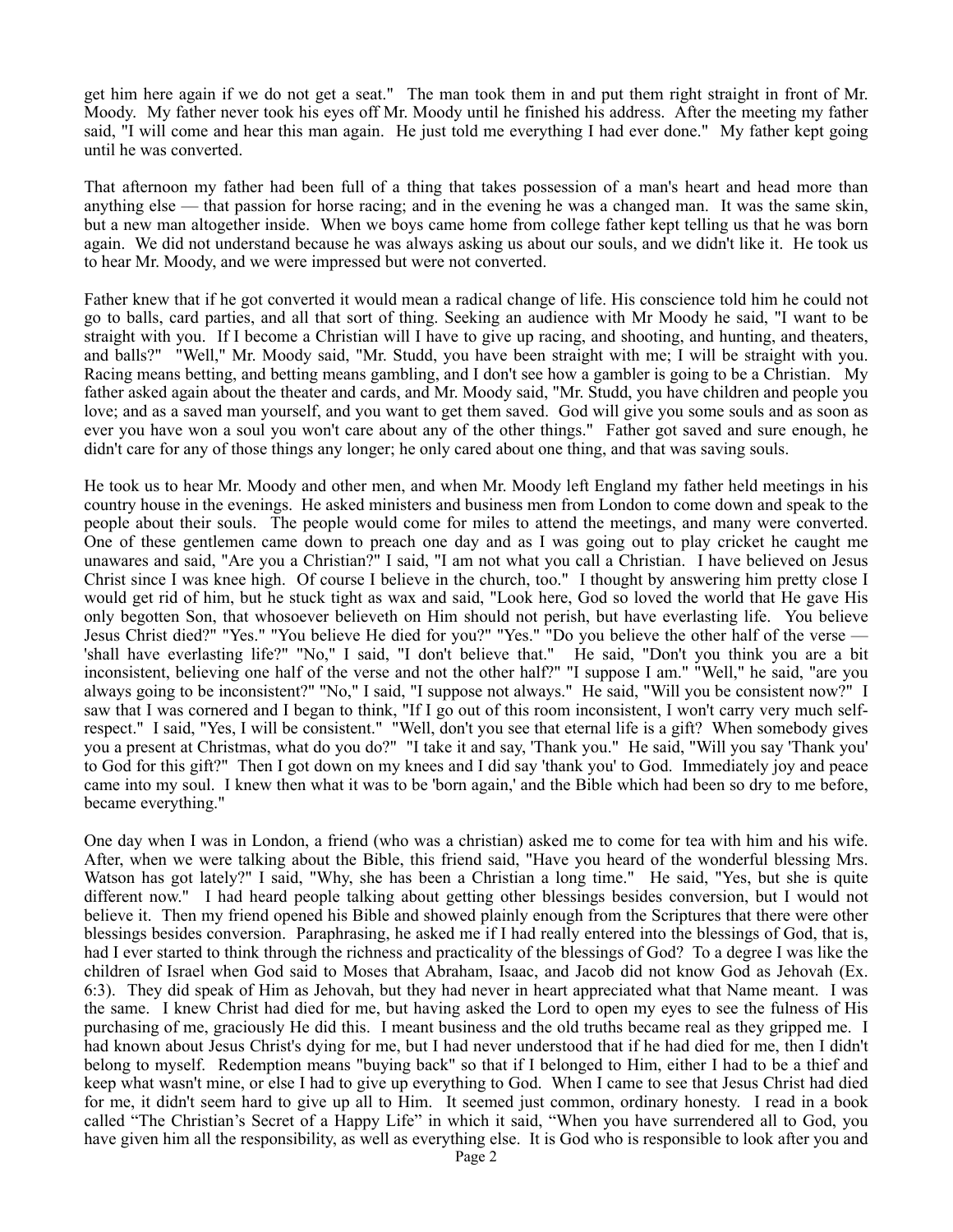all you have to do is to trust. Put your hand in His and the Lord will lead you. It seemed quite a different thing after that and in a very short time God made real to me what I had to do and where to go. God doesn't tell a person first by his head; He tells him first by the heart. God put it in my heart and made me long to go to China.

There were many difficulties on the way for the christian life is a conflict. There was not one of my relatives who did not think that I had gone mad. My elder brother, who was a true Christian, said to me one evening, "Charlie, I think you are making a great mistake." I said, "There is no mistake about it." He said: "You are away every night at the meetings and you do not see mother. I see her, and this is just breaking her heart. I think you are wrong." I said, "Let us ask God. I do not want to be pigheaded and go out there of my own accord, I just want to do God's will." It was hard to have this brother, who had been such a help, think it was a mistake. We got down on our knees and put the whole matter in God's hands. That night I could not get to sleep, but it seemed as though I heard someone say this verse over and over, "Ask of me and I will give thee the heathen for thine inheritance and the uttermost parts of the earth for thy possession." I knew it was God's voice speaking to me. When I got to China I knew why He said that verse so often. Winning souls out there is the same thing as here, only more difficult. The devil comes to one and says, "Why don't you go home? You can save more souls there than here." However, I had received marching orders to go to China and if I was to go back I had to wait for God to give that command. Not only did God make it right with the brother, but the night I was leaving home God made my mother willing that I should go to China.

I was twenty-three when I went to China; and for several years it seemed as if I was just walking up and down that country. Finally I was sent to a station where there had been a riot. Every missionary's house had been knocked down, and they had been sent away; but the British consul was there, although he had been nearly killed. When a friend and myself got into that town we meant to hold the fort. When the consul saw us it was as though he had seen a couple of ghosts. He said, "However did you get here? There are guards in every gate of the city to prevent any foreign devil from coming in." We said that God had brought us in and told him what we had come for. He said, "No; you cannot stay here; I can give you a passport up or down the river, but no foreigners are allowed here except myself." After a little he said, "If you would like to stay in that hovel there you can; but there is not room for more than one." Then we began to discuss which should stay. My friend was going to be married and I was not, but he wanted to stay. Finally the consul asked us to dinner, and in the midst of dinner he turned to me and said, "Studd, will you stay with me?" That settled the matter. I didn't know why God had sent me to that place until some time afterwards.

One day when I was reading the harmony of the Gospels I came to where Christ talked with the rich young man. While reading that narrative the Holy Spirit seemed to bring all the vows I had made back to me. A few days later the post, which came only every half-month, brought letters from the solicitor and banker informing me that I had become heir to 29,000 pounds my father had left. Then I learned why I had been sent to that particular place. I needed to draw up papers giving the "Power of Attorney" to another individual and giving up my portion for the greater glory of God. To have this notarized I had to have the signature of one of Her Majesty's officers. I went to this consul and when he saw the paper he said, "I won't sign it. You don't know what you are doing." Finally, he said that he would give me two weeks to think it over and then if I wished he would sign it. I took it back at the end of two weeks and he signed it off. God plans our every move.

> "Two little lines I heard one day, traveling along life's busy way; Bringing conviction to my heart, and from my mind would not depart; Only one life, 'twill soon be past, only what's done for Christ will last.

Only one life, yes only one, soon will its fleeting hours be done; Then, in 'that day' my Lord to meet, and stand before His Judgement seat; Only one life, 'twill soon be past, only what's done for Christ will last.

Only one life, the still small voice, gently pleads for a better choice Bidding me selfish aims to leave, and to God's holy will to cleave; Only one life, 'twill soon be past, only what's done for Christ will last.

Only one life, a few brief years, each with its burdens, hopes, and fears; Each with its clays I must fulfill, living for self or in His will; Only one life, 'twill soon be past, only what's done for Christ will last.

Page 3